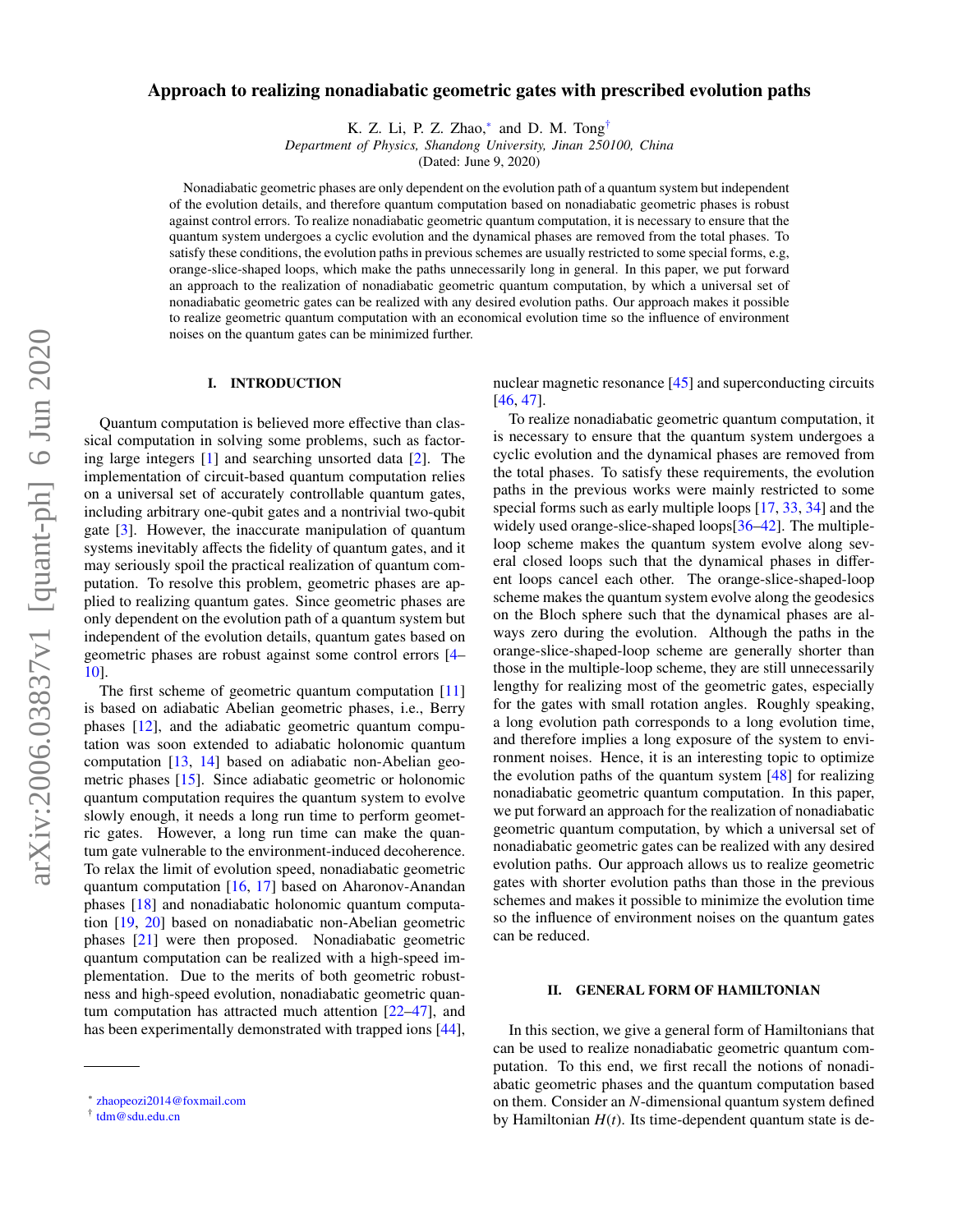noted as  $|\phi(t)\rangle$ . If the quantum system evolves cyclically in the state space with period  $\tau$ , i.e.,  $|\phi(\tau)\rangle = \exp[i\alpha(\tau)]|\phi(0)\rangle$ , then the total phase  $\alpha(\tau)$ , accumulated during the cyclic evolution, can be expressed as  $\alpha(\tau) = \beta(\tau) + \gamma(\tau)$ , where  $\beta(\tau) =$  $-\int_0^{\tau} (\phi(t)|H(t)|\phi(t))dt$  is the dynamical phase and  $\gamma(\tau) := \alpha(\tau) - \beta(\tau)$  is known as the nonadiabatic geometric phase [18]  $\alpha(\tau) - \beta(\tau)$  is known as the nonadiabatic geometric phase [\[18\]](#page-4-12). To realize a universal set of geometric gates, we need to encode one or two logical qubits into a two-dimensional or fourdimensional subspace of an *N*-dimensional quantum system consisting of a number of physical qubits, and make the states in the subspace evolve along some special paths that correspond to a zero dynamical phase.

With these notions, we may now consider an inverse problem. We ask how to find a Hamiltonian *H*(*t*) which can drive a quantum system from the initial state  $|\phi_k(0)\rangle$  to the final state  $|\phi_k(\tau)\rangle$  along a desired path prescribed by  $|\phi_k(t)\rangle$ , such that

$$
|\phi_k(\tau)\rangle = e^{i\gamma_k(\tau)}|\phi_k(0)\rangle,\tag{1}
$$

and

$$
\langle \phi_k(t) | H(t) | \phi_k(t) \rangle = 0. \tag{2}
$$

Here,  $|\phi_k(t)\rangle$ ,  $k = 1, 2, \dots, N$ , satisfy  $\langle \phi_i(0)|\phi_j(0)\rangle = \delta_{ij}$  and  $\gamma_k(\tau)$  are the geometric phases. Expressions [\(1\)](#page-1-0) and [\(2\)](#page-1-1) are often known as the cyclic evolution condition and the parallel transport condition, respectively. As  $|\phi_k(t)\rangle$  satisfies the Schrödinger equation,  $i|\phi_k(t)\rangle = H(t)|\phi_k(t)\rangle$ , the parallel trans-<br>port condition can be equivalently written as  $\langle \phi_k(t) | \dot{\phi}_k(t) \rangle = 0$ port condition can be equivalently written as  $\langle \phi_k(t) | \dot{\phi}_k(t) \rangle = 0$ .<br>To find such Hamiltonians, we introduce a set of aux-

To find such Hamiltonians, we introduce a set of auxiliary orthonormal vectors  $\{|v_k(t)\rangle_{k=1}^N$  defined by  $|v_k(t)\rangle$  = expl $-i\gamma_k(t)\|d_k(t)\rangle$  where  $\gamma_k(t)$  are the real functions that  $\exp[-i\gamma_k(t)]|\phi_k(t)\rangle$ , where  $\gamma_k(t)$  are the real functions that make  $|\nu_k(\tau)\rangle = |\nu_k(0)\rangle = |\phi_k(0)\rangle$ , i.e.,  $\gamma_k(t)|_{t=0} = 0$  and  $\gamma_k(t)|_{t=\tau} = \gamma_k(\tau)$ . By requiring  $|\phi_k(t)\rangle = \exp[i\gamma_k(t)]|\nu_k(t)\rangle$  to satisfy Eq.  $(2)$ , we immediately have

$$
\gamma_k(t) = i \int_0^t \langle v_k(t') | \dot{v}_k(t') \rangle dt'.
$$
 (3)

Substituting  $|\phi_k(t)\rangle = \exp[-\int_0^t \langle v_k(t')| \dot{v}_k(t') \rangle dt'] |v_k(t)\rangle$  into  $H(t) = i \sum_{k=1}^{N} |\dot{\phi}_k(t)\rangle \langle \phi_k(t)|$ , we obtain

$$
H(t) = i \sum_{l \neq k}^{N} \langle v_l(t) | \dot{v}_k(t) \rangle |v_l(t) \rangle \langle v_k(t) |.
$$
 (4)

It is easy to verify that  $|\phi_k(t)\rangle$ ,  $k = 1, 2, \dots, N$ , satisfy the Schrödinger equation  $i|\phi_k(t)\rangle = H(t)|\phi_k(t)\rangle$  as well as the evolution condition (1) and parallel transport condition cyclic evolution condition [\(1\)](#page-1-0) and parallel transport condition [\(2\)](#page-1-1). Therefore, if the quantum system governed by the Hamil-tonian in Eq. [\(4\)](#page-1-2) is initially in the state  $|\phi_k(0)\rangle$ , it will evolve along the path given by  $|\phi_k(t)\rangle$ , and arrive at the final state  $|\phi_k(\tau)\rangle = \exp[i\gamma_k(\tau)]|\phi_k(0)\rangle$  with  $\gamma_k(\tau)$  being a purely geometric phase. Consequently, the evolution operator at time  $t = \tau$ reads

$$
U(\tau) = \sum_{k} e^{i\gamma_k(\tau)} |\phi_k(0)\rangle \langle \phi_k(0)|. \tag{5}
$$

We can use the Hamiltonians to realize nonadiabatic geometric quantum computation by encoding logical qubits into a

subspace of span $\{|\phi_1(0)\rangle, |\phi_2(0)\rangle, \cdots, |\phi_N(0)\rangle\}$ . It is worth noting that it is not necessary to require all the solutions  $|\phi_k(t)\rangle$ satisfy the conditions Eqs.  $(1)$  and  $(2)$ . In fact, to realize a universal set of geometric gates, it is sufficient to have a *L*dimensional subspace with  $L = 2$  for one-qubit gates or  $L = 4$ for two-qubit gates.

## III. IMPLEMENTATION

<span id="page-1-1"></span><span id="page-1-0"></span>The above discussion shows that starting from an arbitrary set of auxiliary bases  $\{ |v_1(t)\rangle, |v_2(t)\rangle, \cdots, |v_N(t)\rangle \}$  with  $|\nu_k(\tau)\rangle$  =  $|\nu_k(0)\rangle$ , we can easily write out the Hamil-tonian by using Eq. [\(4\)](#page-1-2) with  $\{|\phi_1(t)\rangle, |\phi_2(t)\rangle \cdots, |\phi_N(t)\rangle\}$ , defined by  $|\phi_k(t)\rangle$  =  $\exp[-\int_0^t \langle v_k(t')|v_k(t')\rangle dt']|v_k(t)\rangle$ , be-<br>ing the solutions of the Schrödinger equation. The space ing the solutions of the Schrödinger equation. The space span $\{|\phi_1(t), \phi_2(t), \cdots, \phi_L(t)\rangle\}$  or any subspace of it naturally satisfies both the cyclic evolution and parallel transport conditions, and therefore can be taken as the computational space of nonadiabatic geometric computation. As a result, the nonadiabatic geometric gate in Eq. [\(5\)](#page-1-3) can be realized. Due to the arbitrariness of auxiliary bases  $\{ |v_1(t)\rangle, |v_2(t)\rangle, \cdots, |v_N(t)\rangle\}$ , our approach for constructing the Hamiltonian allows quantum systems to be driven along any desired evolution paths and thus makes it possible to minimize the evolution time needed for realizing geometric gates. To show its usefulness, we will give a universal set of nonadiabatic geometric gates, i.e., arbitrary one-qubit gates and a non-trivial two-qubit gate, from which one will see that the Hamiltonians used in the previous orange-slice-shaped-loop schemes of nonadiabatic geometric quantum computation are only special cases of the general formalism, and an alternative choice of the Hamiltonian can markedly reduce the evolution time.

# <span id="page-1-4"></span>A. One-qubit gate

<span id="page-1-2"></span>To realize nonadiabatic geometric gates, we only need to consider a two-level quantum system with the bare states  $|0\rangle$ and  $|1\rangle$ . We choose the auxiliary bases as

$$
|\nu_1(t)\rangle = \cos\frac{\theta(t)}{2}|0\rangle + \sin\frac{\theta(t)}{2}e^{i\varphi(t)}|1\rangle,
$$
  

$$
|\nu_2(t)\rangle = \sin\frac{\theta(t)}{2}e^{-i\varphi(t)}|0\rangle - \cos\frac{\theta(t)}{2}|1\rangle,
$$
 (6)

where  $\theta(t)$  and  $\varphi(t)$  are the time-dependent parameters. In this case, from Eq. [\(4\)](#page-1-2), we have the Hamiltonian,

<span id="page-1-5"></span>
$$
H(t) = -\frac{1}{2} \Big[ \dot{\theta}(t) \sin \varphi(t) + \dot{\varphi}(t) \sin \theta(t) \cos \theta(t) \cos \varphi(t) \Big] \sigma_x
$$
  
+ 
$$
\frac{1}{2} \Big[ \dot{\theta}(t) \cos \varphi(t) - \dot{\varphi}(t) \sin \theta(t) \cos \theta(t) \sin \varphi(t) \Big] \sigma_y
$$
  
+ 
$$
\frac{1}{2} \dot{\varphi}(t) \sin^2 \theta(t) \sigma_z,
$$
(7)

<span id="page-1-3"></span>where  $\sigma_x$ ,  $\sigma_y$  and  $\sigma_z$  are the standard Pauli operators acting on  $|0\rangle$  and  $|1\rangle$ . This Hamiltonian describes a general twolevel system driven by a near resonate laser or microwave, of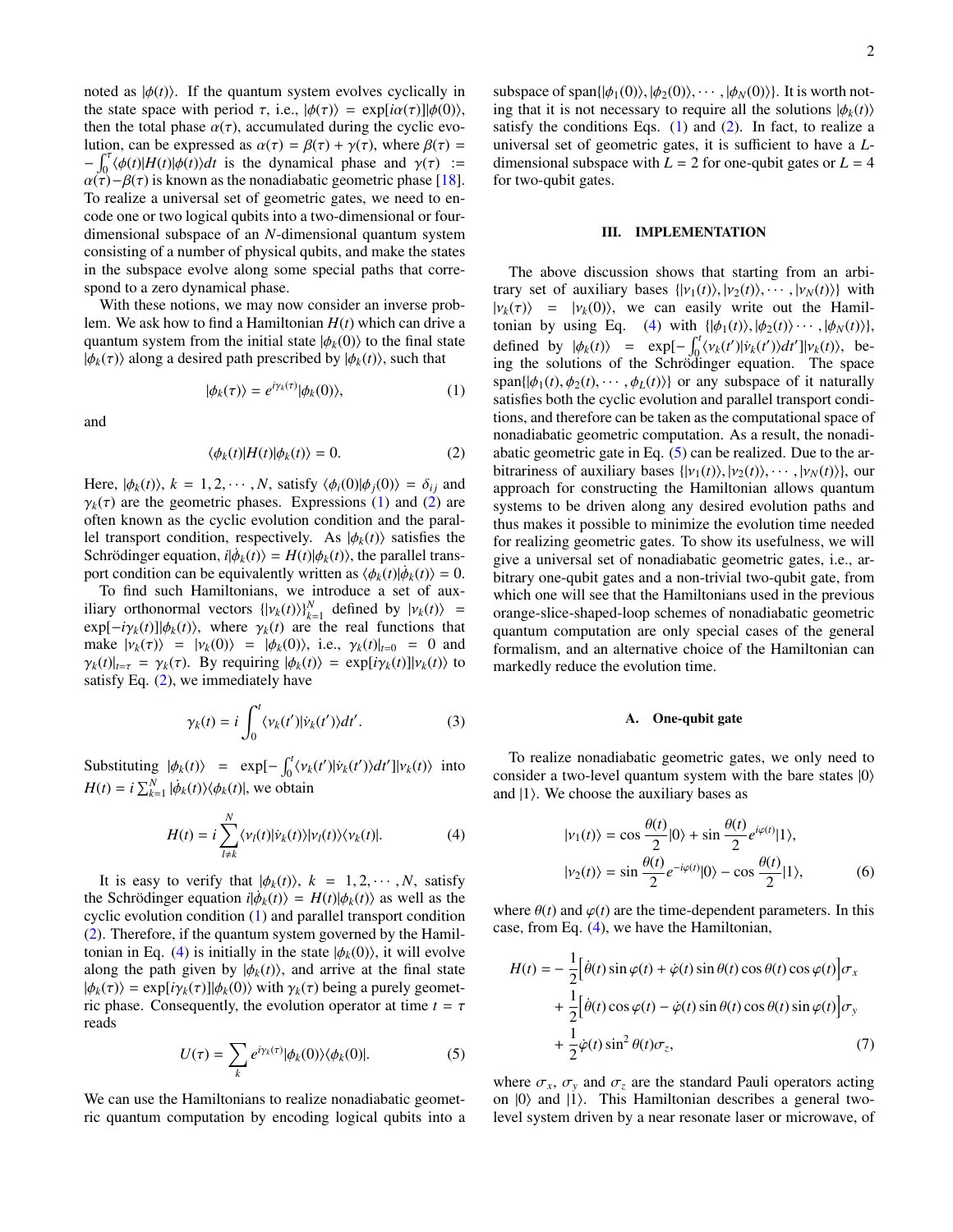which the detuning and Rabi frequency are corresponding to  $\Delta(t) = -\dot{\varphi}(t) \sin^2 \theta(t)/2$  and  $\Omega(t) = -\dot{\theta}(t) \exp\{i[\varphi(t) - \pi/2]\}/2 - \dot{\varphi}(t) \sin \theta(t) \cos \theta(t) \exp\{-i\varphi(t)\}/2$  respectively. With the con- $\dot{\varphi}(t)$  sin  $\theta(t)$  cos  $\theta(t)$  exp[ $-i\varphi(t)$ ]/2, respectively. With the control field parameters  $\Delta(t)$  and  $\Omega(t)$ , it can be briefly written as  $H(t) = \Delta(t)(|1\rangle\langle 1| - |0\rangle\langle 0|) + [\Omega(t)|1\rangle\langle 0| + \text{H.c.}]$ . Such a Hamiltonian can be realized in many physical systems, such as trapped ions, nuclear magnetic resonance, superconducting circuits, nitrogen-vacancy centers in diamond, and Rydberg atoms.

Corresponding to the auxiliary bases given in Eqs. [\(6\)](#page-1-4), the initial states  $|\phi_1(0)\rangle$  and  $|\phi_2(0)\rangle$  are

$$
|\phi_1(0)\rangle = |\nu_1(0)\rangle = \cos\frac{\theta_0}{2}|0\rangle + \sin\frac{\theta_0}{2}e^{i\varphi_0}|1\rangle,
$$
  

$$
|\phi_2(0)\rangle = |\nu_2(0)\rangle = \sin\frac{\theta_0}{2}e^{-i\varphi_0}|0\rangle - \cos\frac{\theta_0}{2}|1\rangle,
$$
 (8)

where  $\theta_0 = \theta(0)$  and  $\varphi_0 = \varphi(0)$ . Starting from a state  $\{\ket{\phi_1(0)}\}$ or  $|\phi_2(0)\rangle$ , the quantum system driven by the Hamiltonian will undergo a cyclic evolution. The unitary operator at the final time  $\tau$  is given by Eq. [\(5\)](#page-1-3). It reads

$$
U(\tau) = e^{-i\gamma(\tau)}|\phi_1(0)\rangle\langle\phi_1(0)| + e^{i\gamma(\tau)}|\phi_2(0)\rangle\langle\phi_2(0)| \qquad (9)
$$

with

$$
\gamma(\tau) = \frac{1}{2} \int_0^{\tau} [1 - \cos \theta(t)] \dot{\varphi}(t) dt.
$$
 (10)

It can be further expressed as

$$
U(\tau) = e^{-i\gamma(\tau)\mathbf{n}\cdot\boldsymbol{\sigma}},\tag{11}
$$

where  $\mathbf{n} = (\sin \theta_0 \cos \varphi_0, \sin \theta_0 \sin \varphi_0, \cos \theta_0)$  is a unit vector and  $\sigma = (\sigma_x, \sigma_y, \sigma_z)$  are Pauli operators. Obviously,  $U(\tau)$ represents an arbitrary one-qubit gate with the rotation axis n and rotation angle  $2\gamma(\tau)$ .

It is interesting to see that  $\gamma(\tau)$  can be related with a solid angle in the parameter space determined by  $\theta(t)$  and  $\varphi(t)$ . If we take  $\theta(t)$  as the polar angle and  $\varphi(t)$  as azimuthal angle of a spherical coordinate system, then  $(\theta(t), \varphi(t))$  represents a point in a unit two-sphere, and it traces a closed path *C* in the unit sphere as the quantum system evolves from  $t = 0$  to  $t = \tau$ . From this perspective, Eq.  $(10)$  can be recast as

$$
\gamma(\tau) = \frac{1}{2} \oint_C (1 - \cos \theta) d\varphi.
$$
 (12)

It just represents a half of the solid angle enclosed by path *C* in the unit sphere. This implies that  $\gamma(\tau)$  is only dependent on the evolution path traced by the parameters  $\theta(t)$  and  $\varphi(t)$ but independent of the evolution details such as the changing rate of the parameters, being robust against the control errors that do not change the evolution path but affect other aspects of the evolution. In fact,  $\gamma(\tau)$  is still invariant even if the path is changed but as long as the area enclosed by the path is unchanged.

The above discussion indicates that the rotation axis is only dependent on the initial values of the parameters  $\theta_0$  and  $\varphi_0$ and the phase value  $\gamma(\tau)$  is only dependent on the solid angle enclosed by the evolution path. To perform a nonadiabatic



<span id="page-2-1"></span>FIG. 1. (Color online) The orange-slice-shaped-loop path for the realization  $U(\tau) = \exp(-i\pi \sigma_z/8)$ .

<span id="page-2-0"></span>geometric gate with rotation axis **n** and rotation angle  $2\gamma(\tau)$ , infinitely many evolution paths with different lengths can be chosen. Some of them are shorter than others and a shorter path implies a shorter evolution time in general. By using our approach, one can choose any desired evolution path to realize a given geometric gate. In the following, we take  $U(\tau)$  =  $\exp(-i\pi\sigma_z/8)$ , of which  $\mathbf{n} = (0, 0, 1)$  and  $\gamma(\tau) = \pi/8$ , as an example to illustrate this point.

To realize  $U(\tau) = \exp(-i\pi \sigma_z/8)$ , we can choose the evo-lution path shown in Fig. [1.](#page-2-1) The parameters  $(\theta(t), \varphi(t))$  start from the north pole  $(0, \varphi_0)$  to the south pole  $(\pi, \varphi_0)$  along the great circle  $\varphi(t) = \varphi_0$ , then return back to the north pole from the south pole along another great circle  $\varphi(t) = \varphi_0 + \pi/8$ . For this path, the Hamiltonian can be obtained by using Eq. [\(7\)](#page-1-5). It reads  $H(t) = \Omega(t)$ (− sin  $\varphi_0 \sigma_x + \cos \varphi_0 \sigma_y$ ) for  $t \in [0, \tau/2]$ and  $H(t) = \Omega(t) [-\sin(\varphi_0 + \pi/8)\sigma_x + \cos(\varphi_0 + \pi/8)\sigma_y]$  for *t* ∈ ( $\tau/2$ ,  $\tau$ ]. Here,  $\Omega(t) = \theta(t)/2$  plays the role of laser pulse envelope satisfying  $\int_0^{\tau/2} \Omega(t) dt = \pi/2$  and  $\int_{\tau/2}^{\tau} \Omega(t) dt = -\pi/2$ .<br>The avalation time is about  $\tau = \pi/\overline{Q}$  with  $\overline{Q}$  being the avarage The evolution time is about  $\tau \sim \pi/\overline{\Omega}$  with  $\overline{\Omega}$  being the average modulus of  $\Omega(t)$ , and the length of the evolution path is exactly  $2\pi$ . This path is just the orange-slice-shaped loop widely used in the previous schemes of nonadiabatic geometric quantum computation [\[36–](#page-4-20)[41\]](#page-4-22).

To realize this gate, we can also choose the alternative evolution path shown in Fig. [2.](#page-3-0) The parameters  $(\theta(t), \varphi(t))$ start from the north pole  $(0, \varphi_0)$  to the point  $(\pi/3, \varphi_0)$  along the great circle  $\varphi(t) = \varphi_0$ , then evolve from  $(\pi/3, \varphi_0)$  to  $(\pi/3, \varphi_0 + \pi/2)$  along the arc  $\theta(t) = \pi/3$ , and finally return back to the north pole from the point  $(\pi/3, \varphi_0 + \pi/2)$  along the great circle  $\varphi(t) = \varphi_0 + \pi/2$ . For this path, the piecewise Hamiltonian reads  $H(t) = \Omega(t) (-\sin \varphi_0 \sigma_x + \cos \varphi_0 \sigma_y)$ for  $t \in [0, \tau_1]$ ,  $H(t) = \tilde{\Omega}(t)[\cos \varphi(t)\sigma_x + \sin \varphi(t)\sigma_y] + \Delta(t)\sigma_z$ for  $t \in (\tau_1, \tau_2]$ , and  $H(t) = -\Omega(t)(\cos \varphi_0 \sigma_x + \sin \varphi_0 \sigma_y)$  for *t* ∈ ( $\tau_2$ ,  $\tau$ ], where  $\Omega(t) = \dot{\theta}(t)/2$ ,  $\tilde{\Omega}(t) = -\sqrt{3}\dot{\varphi}(t)/8$  and  $\tilde{\Omega}(t)$  are the laser pulse en- $\Delta(t) = 3\dot{\varphi}(t)/8$ . Here,  $\Omega(t)$  and  $\tilde{\Omega}(t)$  are the laser pulse envelopes satisfying  $\int_0^{\tau_1} \Omega(t)dt = \pi/6$ ,  $\int_{\tau_1}^{\tau_2} \tilde{\Omega}(t)dt = -\sqrt{3}\pi/16$ ,  $\tilde{\Omega}(t)dt = -\sqrt{2\pi}$  $3\pi/16$ ,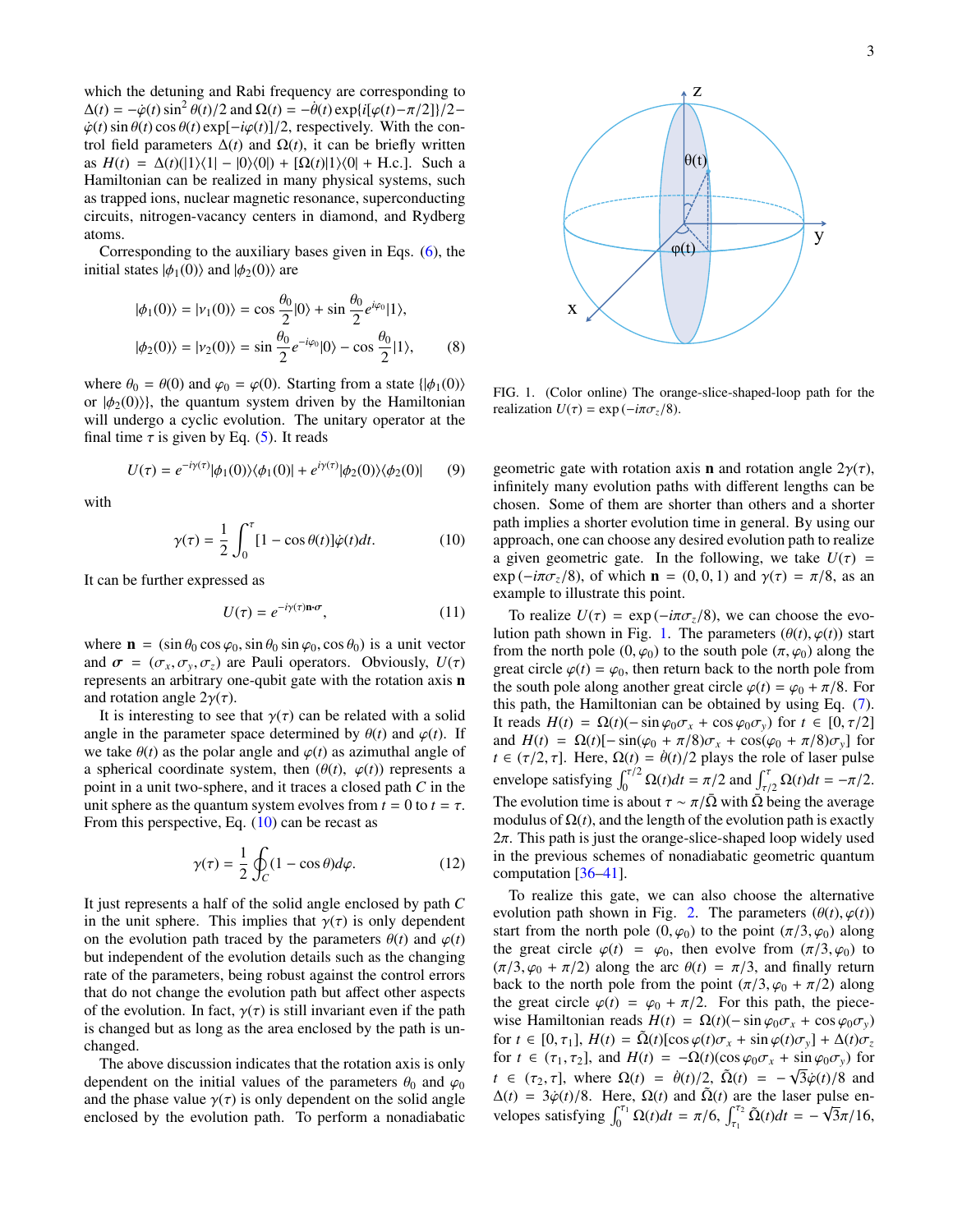

<span id="page-3-0"></span>FIG. 2. (Color online) The optimized path for the realization  $U(\tau)$  =  $\exp(-i\pi\sigma_z/8)$ .

and  $\int_{\tau_2}^{\tau} \Omega(t) dt = -\pi/6$ , and  $\Delta(t) = 3\dot{\varphi}(t)/8$  is the laser pulse detuning. At a rough estimate, the evolution time is about  $\tau \sim 0.44\pi/\bar{\Omega}$  with  $\bar{\Omega}$  being the average modulus of these laser pulse envelopes. The length of this path is  $7\pi/6$ , which is shorter than that of the orange-slice-shaped loop.

Obviously, we can choose a much shorter evolution path to realize the same gate. Since the rotation axis of this gate is corresponding to the north pole and the circumference of a circle is shorter than that of any other shapes in the case of the same solid angel enclosed, the shortest evolution path is the circles that start from the north pole and enclose a solid angle of  $\pi/4$ . The length of the shortest path enciose a sond angle of  $\pi/4$ . The length of the shortest path<br>is  $\sqrt{15}\pi/4$ . Certainly, this point is valid for the general case<br>with  $U(\tau) = \exp[-i\nu(\tau)\mathbf{n} \cdot \sigma]$  for which the shortest evoluwith  $U(\tau) = \exp[-i\gamma(\tau)\mathbf{n} \cdot \sigma]$ , for which the shortest evolution path is the circles that start from the point  $(\theta_0, \varphi_0)$  and enclose a solid angle of  $2\gamma(\tau)$ . Note that  $\varphi(\tau)$  is not required to be equal to  $\varphi(0)$  in the special case of  $\theta(0) = 0$  or  $\pi$  but it is necessary to have  $\varphi(\tau) = \varphi(0)$  in all other cases.

#### B. Two-qubit gate

To perform nonadiabatic geometric quantum computation, a nontrivial two-qubit gate is needed besides the arbitrary onequbit gates given above. We now demonstrate how to realize a nontrivial two-qubit gate by using our approach. To this end, we choose the auxiliary bases as

$$
|\nu_1(t)\rangle = |00\rangle,
$$
  
\n
$$
|\nu_2(t)\rangle = |11\rangle,
$$
  
\n
$$
|\nu_3(t)\rangle = \cos\frac{\alpha(t)}{2}|01\rangle + \sin\frac{\alpha(t)}{2}e^{i\beta(t)}|10\rangle,
$$
  
\n
$$
|\nu_4(t)\rangle = \sin\frac{\alpha(t)}{2}e^{-i\beta(t)}|01\rangle - \cos\frac{\alpha(t)}{2}|10\rangle,
$$
 (13)

 $Z$  where  $\alpha(t)$  and  $\beta(t)$  are time-dependent parameters. By using  $F_{\alpha}$  (*A*) we can easily write out the Hamiltonian Eq. [\(4\)](#page-1-2), we can easily write out the Hamiltonian,

$$
H(t) = -\frac{1}{2} \Big[ \dot{\alpha}(t) \sin \beta(t) + \dot{\beta}(t) \sin \alpha(t) \cos \alpha(t) \cos \beta(t) \Big] R^x
$$
  

$$
-\frac{1}{2} \Big[ \dot{\alpha}(t) \cos \beta(t) - \dot{\beta}(t) \sin \alpha(t) \cos \alpha(t) \sin \beta(t) \Big] R^y
$$
  

$$
+\frac{1}{2} \dot{\beta}(t) \sin^2 \alpha(t) R^z,
$$
 (14)

 $R^z = (σ_z^1 - σ_z^2)/2$  relates to the local Pauli operators acting on<br>single qubits where  $R^x = (\sigma_x \sigma_x + \sigma_y \sigma_y)/2$  is the *XY* interaction,  $R^y = (a \sigma_x - a \sigma_y)/2$  is the Dzialoshinski-Moriva interaction and  $(\sigma_x \sigma_y - \sigma_y \sigma_x)/2$  is the Dzialoshinski-Moriya interaction, and single qubits.

> <span id="page-3-1"></span>This Hamiltonian is experimentally feasible. For example, it can be realized in the system of trapped ions with the Sørensen−Mølmer setting [\[49,](#page-5-4) [50\]](#page-5-5). Specifically, we consider two two-level trapped ions. We use a blue sideband laser with Rabi frequency  $\Omega_1(t)$  and detuning  $-(\nu+\delta)$  to drive the transitions  $|0\rangle \leftrightarrow |1\rangle$  of the first ion, and use another blue sideband laser with Rabi frequency  $\Omega_2(t)$  and the same detuning  $-(\nu+\delta)$ to drive the transitions  $|0\rangle \leftrightarrow |1\rangle$  of the second ion, where *v* is the frequency of the vibrational mode of the trapped ions and  $\delta$  is an additional detuning. In the rotating frame and with the rotating-wave approximation, the Hamiltonian of the two-ion system reads

<span id="page-3-2"></span>
$$
H(t) = i\eta \Omega_1(t)e^{-i\delta t}a^{\dagger}|1\rangle_{11}\langle 0|
$$
  
+  $i\eta \Omega_2(t)e^{-i\delta t}a^{\dagger}|1\rangle_{22}\langle 0|$  + H.c. (15)

in the Lamb-Dicke regime. Here,  $|\cdot\rangle_i$  represents the states of the *j*th ion, *a* and  $a^{\dagger}$  are the annihilation and creation operators of the vibrational mode, respectively, and  $\eta$  is the Lamb-Dicke parameter, which satisfies  $\eta^2(n+1) \ll 1$  with *n* being the quantum number of the vibrational mode. If the large detuning quantum number of the vibrational mode. If the large detuning condition  $\delta \gg \eta \Omega_1(t), \eta \Omega_2(t)$  is satisfied, the Hamiltonian is reduced to an effective one [\[51\]](#page-5-6),

<span id="page-3-3"></span>
$$
H(t) = \Omega_{\text{eff}}(t)|01\rangle\langle10| + \text{H.c.},\tag{16}
$$

where  $\Omega_{\text{eff}}(t) = \eta^2 \Omega_1^*(t) \Omega_2(t)/\delta$ . The effective Hamiltonian describes the XY interaction if  $Q_{\text{eff}}(t)$  is a real number and it describes the *XY* interaction if  $\Omega_{\text{eff}}(t)$  is a real number, and it describes the Dzialoshinski-Moriya interaction if  $\Omega_{\text{eff}}(t)$  is an imaginary number. Therefore, the *XY* interaction as well as the Dzialoshinski-Moriya interaction can be realized with the tapped ions driven by lasers. As for the local Pauli operators, they can be easily realized by using a large detuning laser acting on each of the ions. In summary, the Hamiltonian in Eq. [\(14\)](#page-3-1) is experimentally feasible.

Starting from a state in the space  $\{|\phi_k(0)\rangle\}_{k=1}^4$  with  $|\phi_k(0)\rangle =$ <br>(0)) the quantum system driven by the Hamiltonian will  $|v_1(0)\rangle$ , the quantum system driven by the Hamiltonian will undergo a cyclic evolution. According to Eq.  $(5)$ , we obtain

$$
U(\tau) = |00\rangle\langle00| + |11\rangle\langle11| + e^{-i\gamma(\tau)}|\phi_3(0)\rangle\langle\phi_3(0)| + e^{i\gamma(\tau)}|\phi_4(0)\rangle\langle\phi_4(0)|, \tag{17}
$$

where  $\gamma(\tau) = \int_0^{\tau} [1 - \cos \alpha(t)] d\beta(t)/2$ . The unitary opera-<br>tor  $U(\tau)$  is a nontrivial two-qubit geometric gate. Since the tor  $U(\tau)$  is a nontrivial two-qubit geometric gate. Since the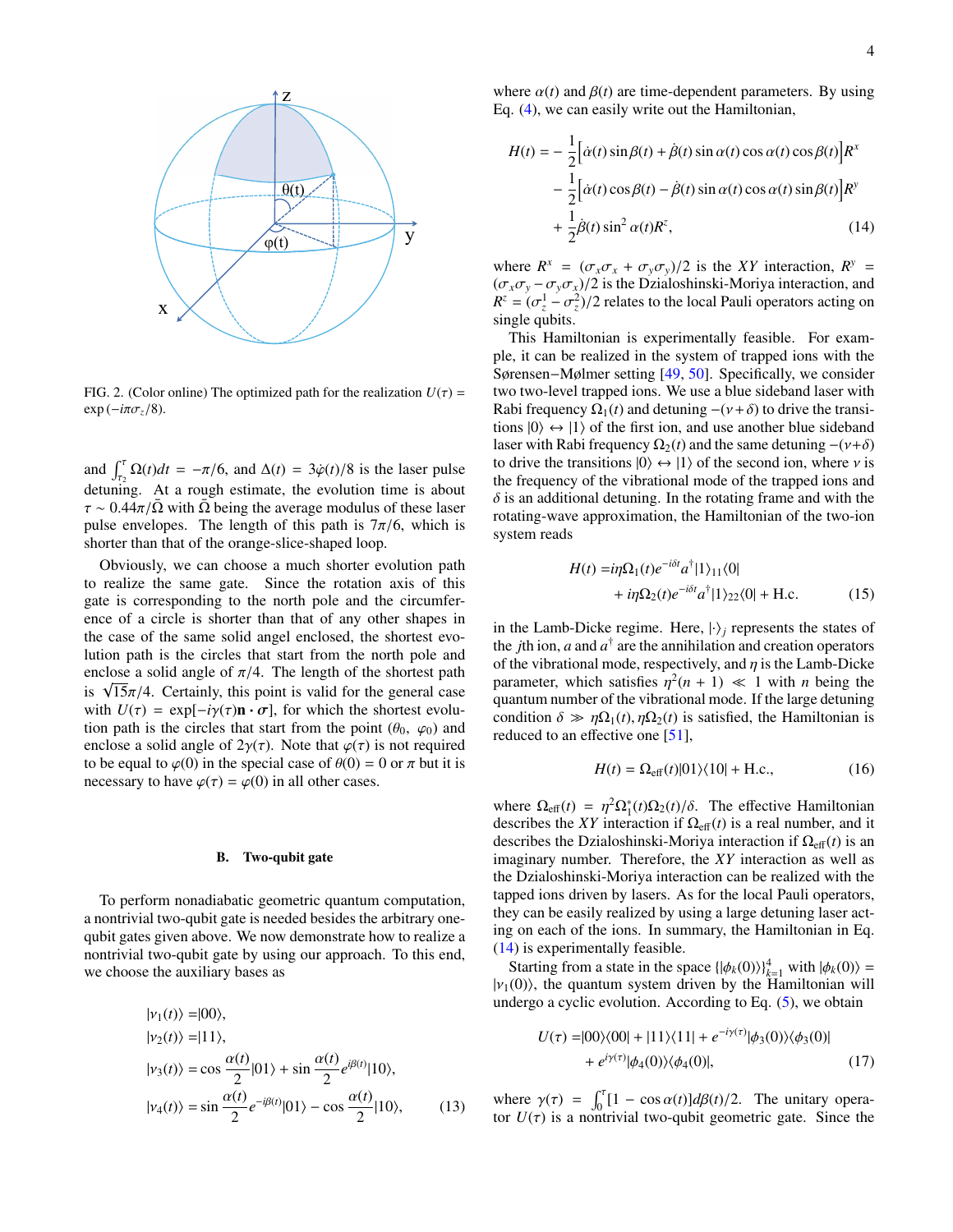expression of  $\gamma(\tau)$  is similar to Eq. [\(10\)](#page-2-0), we can have further discussions on the two-qubit gate, as done on one-qubit gates, and can find all the interesting properties similar to the one-qubit case. For example,  $\gamma(\tau)$  can be expressed as  $\gamma(\tau) = \frac{1}{2} \oint_C (1 - \cos \alpha) d\beta$  in the parameter space determined<br>by  $\alpha(t)$  and  $\beta(t)$  and is robust against the control errors that by  $\alpha(t)$  and  $\beta(t)$ , and is robust against the control errors that do not change the area enclosed by the evolution path.

#### IV. CONCLUSION

In conclusion, we have proposed an approach for the realization of nonadiabatic geometric quantum computation. Our result shows that starting from a set of auxiliary bases  $|\nu_k(t)\rangle$ ,  $k = 1, 2, \dots, N$ , with  $|v_k(\tau)\rangle = |v_k(0)\rangle$ , one can easily write out the Hamiltonian  $H(t) = i \sum_{l \neq k}^{N} \langle v_l(t) | \dot{v}_k(t) \rangle |v_l(t) \rangle \langle v_k(t) |$ , which can make the quantum system evolve from initial state which can make the quantum system evolve from initial state  $|\phi_k(0)\rangle = |\nu_k(0)\rangle$  to final state  $|\phi_k(\tau)\rangle = \exp[i\gamma(\tau)]|\phi_k(0)\rangle$ with  $\gamma(\tau) = i \int_0^{\tau} \langle v_k(t) | \dot{v}_k(t) \rangle dt$  being a purely geometric

- <span id="page-4-0"></span>[1] P. W. Shor, SIAM J. Comput. **26**, 1484 (1997).
- <span id="page-4-1"></span>[2] L. K. Grover, Phys. Rev. Lett. **79**, 325 (1997).
- <span id="page-4-2"></span>[3] M. J. Bremner, C. M. Dawson, J. L. Dodd, A. Gilchrist, A. W. Harrow, D. Mortimer, M. A. Nielsen, and T. J. Osborne, Phys. Rev. Lett. 89, 247902 (2002).
- <span id="page-4-3"></span>[4] Gabriele De Chiara and G. Massimo Palma, Phys. Rev. Lett. 91, 090404 (2003).
- [5] P. Solinas, P. Zanardi, and N. Zanghì, Phys. Rev. A **70**, 042316  $(2004)$ .
- [6] S. L. Zhu, Z. D. Wang, and P. Zanardi, Phys. Rev. Lett. 94, 100502 (2005).
- [7] C. Lupo, P. Aniello, M. Napolitano, and G. Florio, Phys. Rev. A 76, 012309 (2007).
- [8] S. Filipp, J. Klepp, Y. Hasegawa, C. Plonka-Spehr, U. Schmidt, P. Geltenbort, and H. Rauch, Phys. Rev. Lett. 102, 030404 (2009).
- [9] M. Johansson, E. Sjöqvist, L. M. Andersson, M. Ericsson, B. Hessmo, K. Singh, and D. M. Tong, Phys. Rev. A 86, 062322 (2012).
- <span id="page-4-4"></span>[10] S. Berger, M. Pechal, A. A. Abdumalikov, Jr., C. Eichler, L. Steffen, A. Fedorov, A. Wallraff, and S. Filipp, Phys. Rev. A 87, 060303(R) (2013).
- <span id="page-4-5"></span>[11] J. A. Jones, V. Vedral, A. Ekert, and G. Castagnoli, Nature 403, 869 (2000).
- <span id="page-4-6"></span>[12] M. V. Berry, Proc. R. Soc. Lond. A 392, 45 (1984).
- <span id="page-4-7"></span>[13] L. M. Duan, J. I. Cirac, and P. Zoller, Science 292, 1695 (2001).
- <span id="page-4-8"></span>[14] P. Zanardi and M. Rasetti, Phys. Lett. A 264, 94 (1999).
- <span id="page-4-9"></span>[15] F. Wilczek and A. Zee, Phys. Rev. Lett. 52, 2111 (1984).
- <span id="page-4-10"></span>[16] Wang Xiang-Bin and Matsumoto Keiji, Phys. Rev. Lett. 87, 097901 (2001).
- <span id="page-4-11"></span>[17] S. L. Zhu and Z. D. Wang, Phys. Rev. Lett. 89, 097902 (2002).
- <span id="page-4-12"></span>[18] Y. Aharonov and J. Anandan, Phys. Rev. Lett. 58, 1593 (1987).
- <span id="page-4-13"></span>[19] E. Sjöqvist, D. M. Tong, L. M. Andersson, B. Hessmo, M. Johansson, and K. Singh, New J. Phys. 14, 103035 (2012).
- <span id="page-4-14"></span>[20] G. F. Xu, J. Zhang, D. M. Tong, E. Sjöqvist, and L. C. Kwek, Phys. Rev. Lett. 109, 170501 (2012).
- <span id="page-4-15"></span>[21] J. Anandan, Phys. Lett. A 133, 171 (1988).
- <span id="page-4-16"></span>[22] S. L. Zhu and Z. D. Wang, Phys. Rev. Lett. **91**, 187902 (2003).

phase. By encoding logical qubits into a subspace spanned

#### ACKNOWLEDGMENTS

K.Z.L. acknowledges support from the National Natural Science Foundation of China through Grant No. 11775129. P.Z.Z. acknowledges support from the China Postdoctoral Science Foundation though Grant No. 2019M662318. D.M.T. acknowledges support from the National Natural Science Foundation of China through Grant No. 11575101.

- [23] A. Friedenauer and E. Sjöqvist, Phys. Rev. A  $67$ , 024303 (2003).
- [24] S. B. Zheng, Phys. Rev. A 70, 052320 (2004).
- [25] C. Y. Chen, M. Feng, X. L. Zhang, and K. L. Gao, Phys. Rev. A 73, 032344 (2006).
- [26] L. X. Cen, Z. D. Wang, and S. J. Wang, Phys. Rev. A 74, 032321 (2006).
- [27] X. L. Feng, Z. S. Wang, C. F. Wu, L. C. Kwek, C. H. Lai, and C. H. Oh, Phys. Rev. A 75, 052312 (2007).
- [28] C. F. Wu, Z. S. Wang, X. L. Feng, H. S. Goan, L. C. Kwek, C. H. Lai, and C. H. Oh, Phys. Rev. A 76, 024302 (2007).
- [29] K. Kim, C. F. Roos, L. Aolita, H. Häffner, V. Nebendahl, and R. Blatt, Phys. Rev. A 77, 050303(R) (2008).
- [30] X. L. Feng, C. F. Wu, H. Sun, and C. H. Oh, Phys. Rev. Lett. 103, 200501 (2009).
- [31] Y. Y. Chen, X. L. Feng, and C. H. Oh, Opt. Commun. 285, 5554 (2012).
- [32] P. Z. Zhao, G. F. Xu, and D. M. Tong, Phys. Rev. A 94, 062327 (2016).
- <span id="page-4-18"></span>[33] S. L. Zhu and Z. D. Wang, Phys. Rev. A 67, 022319 (2003).
- <span id="page-4-19"></span>[34] Y. Ota, Y. Goto, Y. Kondo, and M. Nakahara, Phys. Rev. A 80, 052311 (2009).
- [35] X. D. Zhang, S. L. Zhu, L. Hu, and Z. D. Wang, Phys. Rev. A 71, 014302 (2005).
- <span id="page-4-20"></span>[36] P. Solinas, P. Zanardi, N. Zanghi, and F. Rossi, Phys. Rev. A 67, 052309 (2003).
- [37] Y. Ota and Y. Kondo, Phys. Rev. A 80, 024302 (2009).
- [38] J. T. Thomas, M. Lababidi, and M. Tian, Phys. Rev. A 84, 042335 (2011).
- [39] G. F. Xu and G. L. Long, Sci. Rep. 4, 6814 (2014).
- [40] G. F. Xu and G. L. Long, Phys. Rev. A 90, 022323 (2014).
- <span id="page-4-22"></span>[41] P. Z. Zhao, X. D. Cui, G. F. Xu, E. Sjöqvist, and D. M. Tong, Phys. Rev. A 96, 052316 (2017).
- <span id="page-4-21"></span>[42] T. Chen and Z. Y. Xue, Phys. Rev. Appl. 10, 054051 (2018).
- [43] B. J. Liu, X. K. Song, Z. Y. Xue, X. Wang, and M. H. Yung, Phys. Rev. Lett. 123, 100501 (2019).
- <span id="page-4-17"></span>[44] D. Leibfried, B. DeMarco, V. Meyer, D. Lucas, M. Barrett, J. Britton, W. M. Itano, B. Jelenković, C. Langer, T. Rosenband, and D. J. Wineland, Nature 422, 412 (2003).